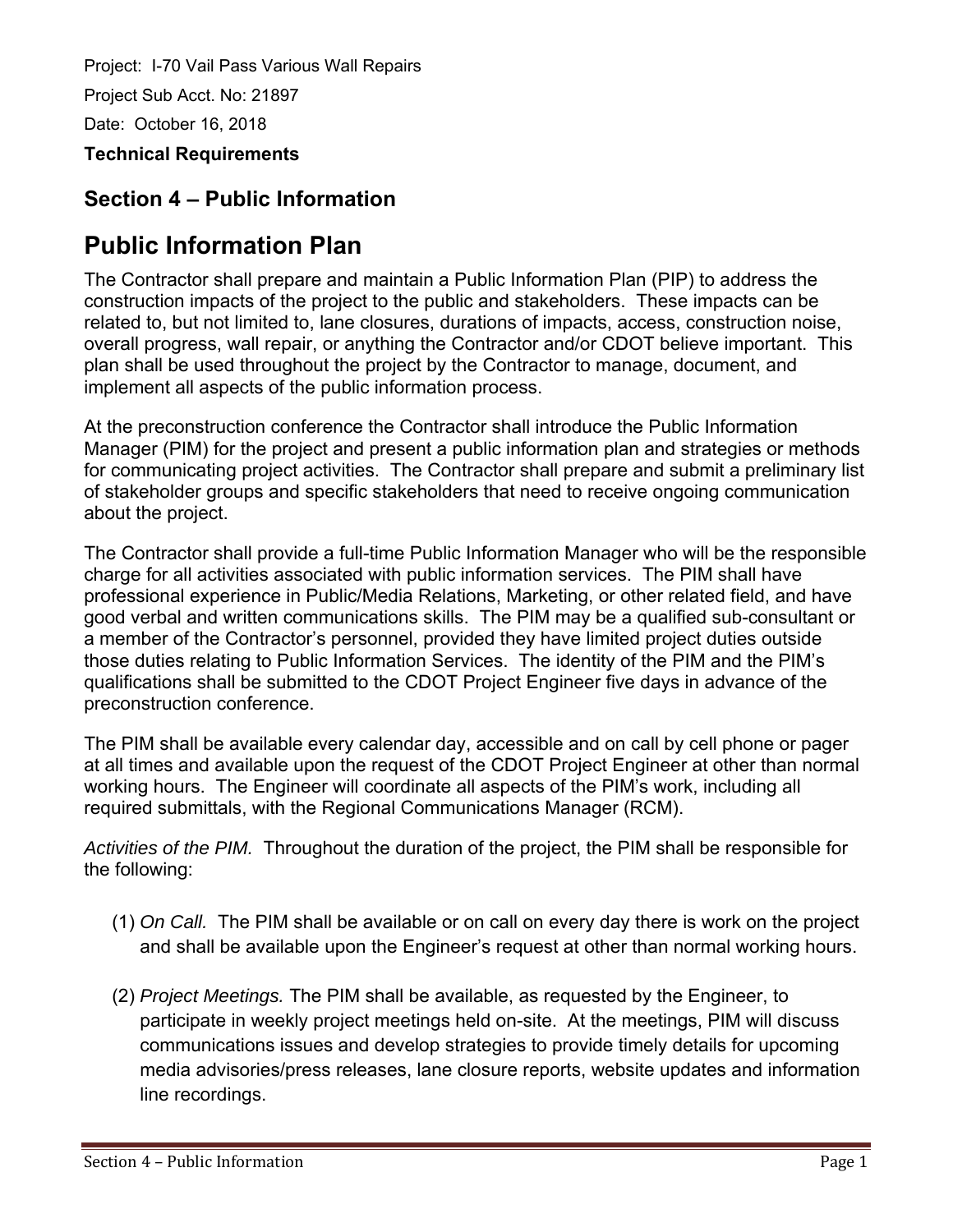### **Section 4 – Public Information**

- (3) *Public Information Line/Communications.* The PIM shall establish a public information office equipped with a telephone, voicemail, computer and email address. The public information office may be located off-site or within the PIM's field office, provided that the telephone line is a local call line. The voicemail greeting for the project information line shall provide an updated message each week, or each day if necessary, concerning the project's completion date and forthcoming activities on the project and allow the recording of a message from the caller. If unable to answer the public information line, the PIM shall check and respond to voicemail messages throughout each day of construction operations and lane closures are being carried out. The PIM shall track inquiries made by citizens and businesses, including names, addresses, phone numbers, and subsequent action taken during construction; these customer inquiries and follow-up action shall be entered into Dialog, a web-based contact and issue tracking database provided by the Department. The system shall provide an automated report to the Engineer and Regional Communications Manager each week. All inquiries and complaints shall be followed up with a return phone call or email from either the PIM and, when necessary, the Engineer or Regional Communications Manager.
- (4) *Photos/Video.* The PIM shall take and submit photos/videos of the project work on regular intervals. A cell phone camera is permitted. Photographs/videos may include traffic control, paving, slope repair, erosion control, bridge deck and rail work, and other key areas of work identified by the Contractor and the Department for use in reports to interested agencies, social media, and flyers. A minimum of two digital photographs/videos shall be submitted each month to the Engineer.
- (5) *Media Relations.* At least one week prior to the project start date, the PIM shall prepare a media release summarizing the project scope, construction phasing, potential traffic and construction, duration of project and summary of project benefits. The PIM shall develop additional media releases and traffic advisories based on major construction milestones such as major traffic shifts, key closures, etc. or as requested by CDOT, using the CDOT template provided by the Department. The media releases and traffic advisories will be submitted for approval in accordance with Table 626-2. CDOT will distribute media releases, traffic advisories and other information.

The PIM shall immediately notify the Engineer of any on-site situations involving the media. Should media call, the PIM will provide only the Regional Communications Manager's contact information. CDOT will address all media inquiries and media requests.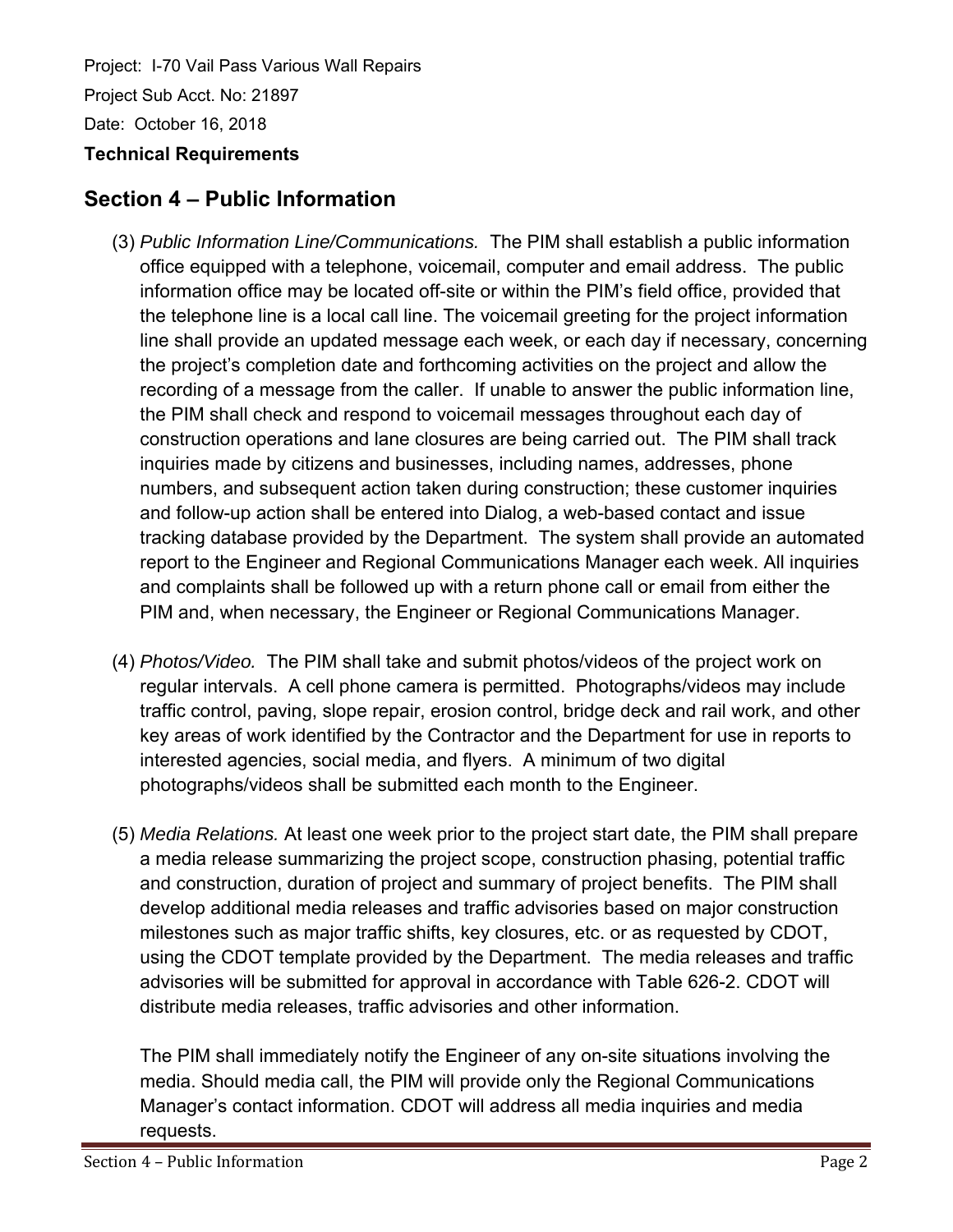### **Section 4 – Public Information**

- (6) *Lane Closure Reports.* PIM shall submit a Lane Closure Report each Thursday, for the following week's activities (Saturday through Friday), to the contacts listed on the Report and at the end of this specification. Contact the Engineer or Regional Communications Manager for an electronic copy of this report.
- (7) *Web Page Updates.* The PIM shall work with CDOT to develop internet web page content specifically for this project and provide consistent updates with the latest project information (web page development experience is not necessary as the PIM will simply supply information for the CDOT web page template). It shall contain all appropriate links to/from other sites if applicable, e.g., local city, county, bus service, etc. PIM will ensure the web page is updated at least weekly with pertinent schedule information, new photos, contact information, etc.
- (8) *Project Fliers.* At least 10 working days prior to the start of work, the PIM shall prepare and deliver one flier to each property owner potentially impacted by the highway work zone such as properties with direct access to the highway, nearby businesses, schools, homes, churches or others who rely on regular traffic access in the construction zone. The flier shall be developed using the CDOT template. An email containing the flier shall also be sent to all those known to use the project limits having significant or daily use of the roadway contained within the project corridor. Examples of these are bus services, community centers, schools. Additional fliers may be required, as directed, and may be delivered via http://uspseverydoordirectmail.com, the use of a mailing list from county GIS mapping, or other approved method. The flier shall provide the anticipated project start and end date, location and description of work, traffic impacts and hours/days of operation, PIM's project information line, email address, web address, project map (if necessary) and a construction safety message as defined by the department. Flier may also contain contractor logo, if desired. Fliers shall be submitted for approval in accordance with Table 626-2. Final approval is provided by the Engineer. The PIM shall contact the Regional Communications Manager for a flier template which will include CDOT's logo, project logo, or both.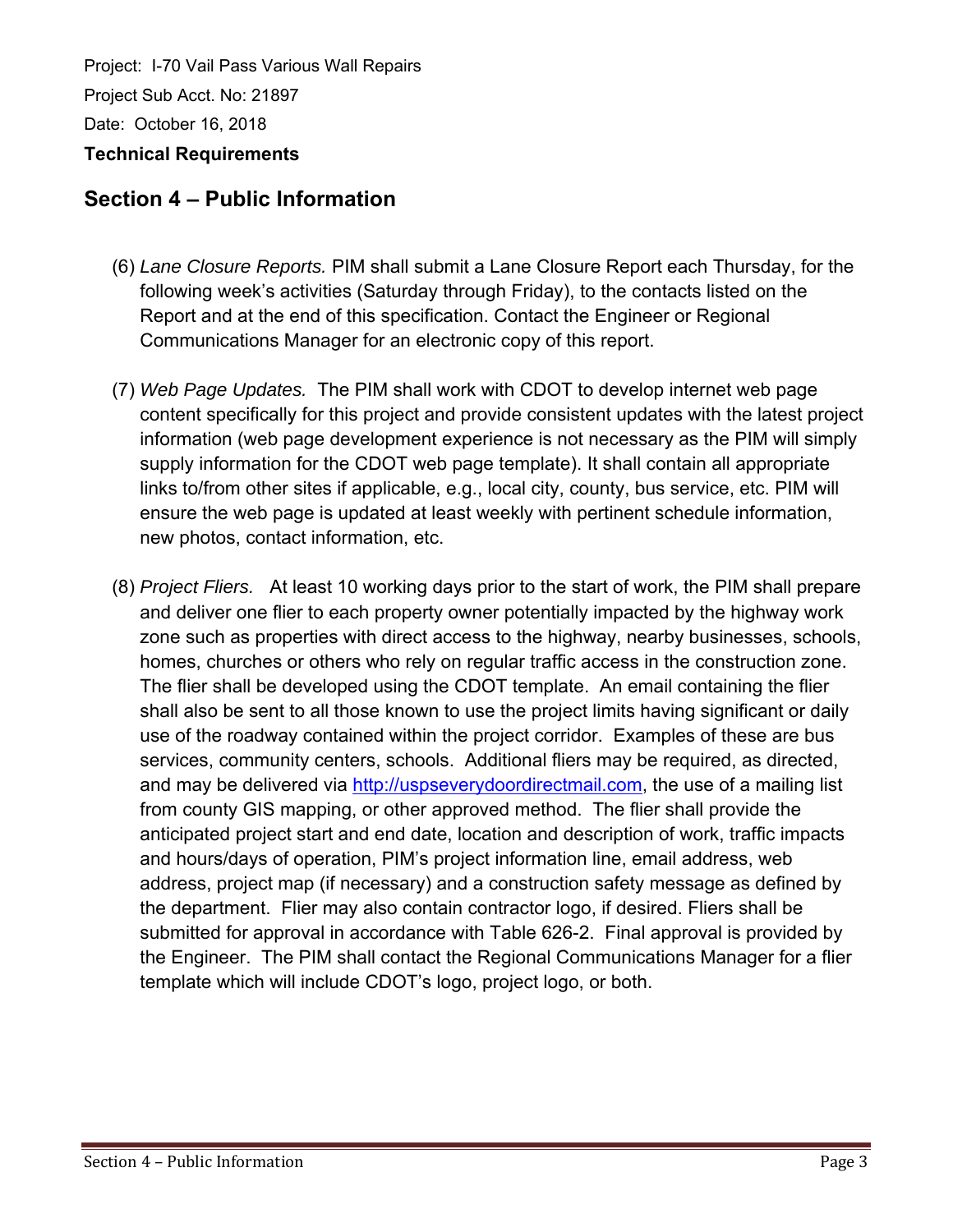### **Section 4 – Public Information**

*Language Assistance for LEP Persons.* CDOT is required to provide access to Limited English Proficient (LEP) persons. LEP persons are individuals for whom English is not their primary language and who have a limited ability to read, write, speak or understand English. Examples of language assistance include, but are not limited to, translation of meeting notices and interpretation services at meetings. At a minimum, the PIM shall work with CDOT to provide interpretation services upon request by an LEP person. Additionally, if the community to which the project flyers shall be distributed has greater than 5 percent LEP persons, the flyers shall be translated. The PIM shall document all measures taken to communicate with LEP persons and record all requests for language assistance.

*Construction Signing.* In accordance with Section 630, a minimum of one week prior to start of work, the Contractor shall erect signs at both ends of the project limits, with the estimated dates when the project will commence and end. The signs shall include the Contractor's name and public information contact number.

*Response Protocol to CDOT and the Public.* The PIM shall conform to Table 4-1 in responding to correspondence from stakeholders and the public:

| <b>TYPE OF COMMUNICTION</b>    | <b>TIMING OF RESPONSE</b>                                                                          |
|--------------------------------|----------------------------------------------------------------------------------------------------|
| <b>Hotline Calls</b>           | Check messages throughout day                                                                      |
|                                | Respond same day (initial call) or<br>within 24 hours (including weekends if<br>work is occurring) |
| Email                          | Same day (within two business days<br>for high volume situations)                                  |
| Call from CDOT Staff           | As soon as possible                                                                                |
| Webpage Inquiries              | Same day (within two business days<br>for high volume situations)                                  |
| <b>Public Meeting Inquires</b> | Within one week of the meeting                                                                     |

#### **Table 4-1 RESPONSE PROTOCOL**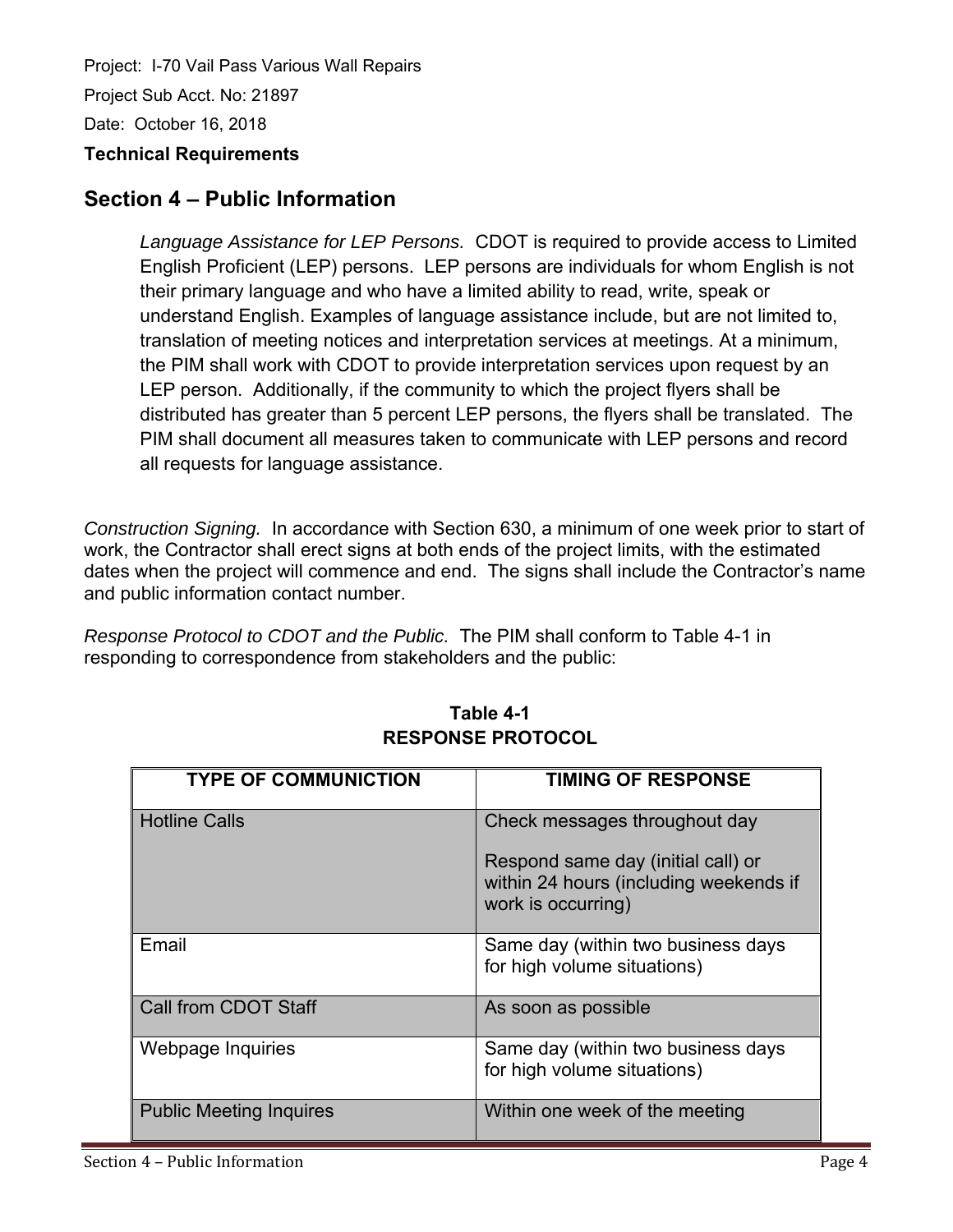Project: I-70 Vail Pass Various Wall Repairs Project Sub Acct. No: 21897

Date: October 16, 2018

**Technical Requirements** 

### **Section 4 – Public Information**

*Deliverables Protocol to CDOT.* The PIM shall conform to Table 4-2 in submitting the following for Department review and approval prior to dissemination:

| <b>Deliverable</b>                         | When to be submitted                     |
|--------------------------------------------|------------------------------------------|
|                                            |                                          |
| <b>PIM Name and Credentials</b>            | <b>Before Pre-Construction Meeting</b>   |
|                                            | (along with key staff submittal)         |
|                                            |                                          |
| <b>PIM Contact Information</b>             | At Pre-Construction Meeting              |
| <b>Emergency Response Telephone Tree</b>   | Before works starts                      |
| (when required in the Contract)            |                                          |
| Local Telephone Hotline                    | Before works starts                      |
|                                            |                                          |
| Stakeholder Distribution List (if required | At Pre-Construction Meeting              |
| for non-work zone flyer recipients and     |                                          |
| emergency service providers)               |                                          |
|                                            |                                          |
| Lane Closure Reports                       | Weekly, on Wednesday by noon             |
| <b>Traffic Advisories/Media Releases</b>   | 48 hours prior to scheduled distribution |
|                                            | date                                     |
|                                            |                                          |
| Fliers, posters or other public material   | 5 Working Days prior to the scheduled    |
|                                            | distribution date                        |
|                                            |                                          |
|                                            | In cases of rapid response, 48 hours     |
|                                            | prior to distribution                    |
| Photos/Video                               | Two a month or as requested.             |
|                                            |                                          |

#### **Table 4-2 DELIVERABLES AND SUBMITTAL TIME TO CDOT ENGINEER**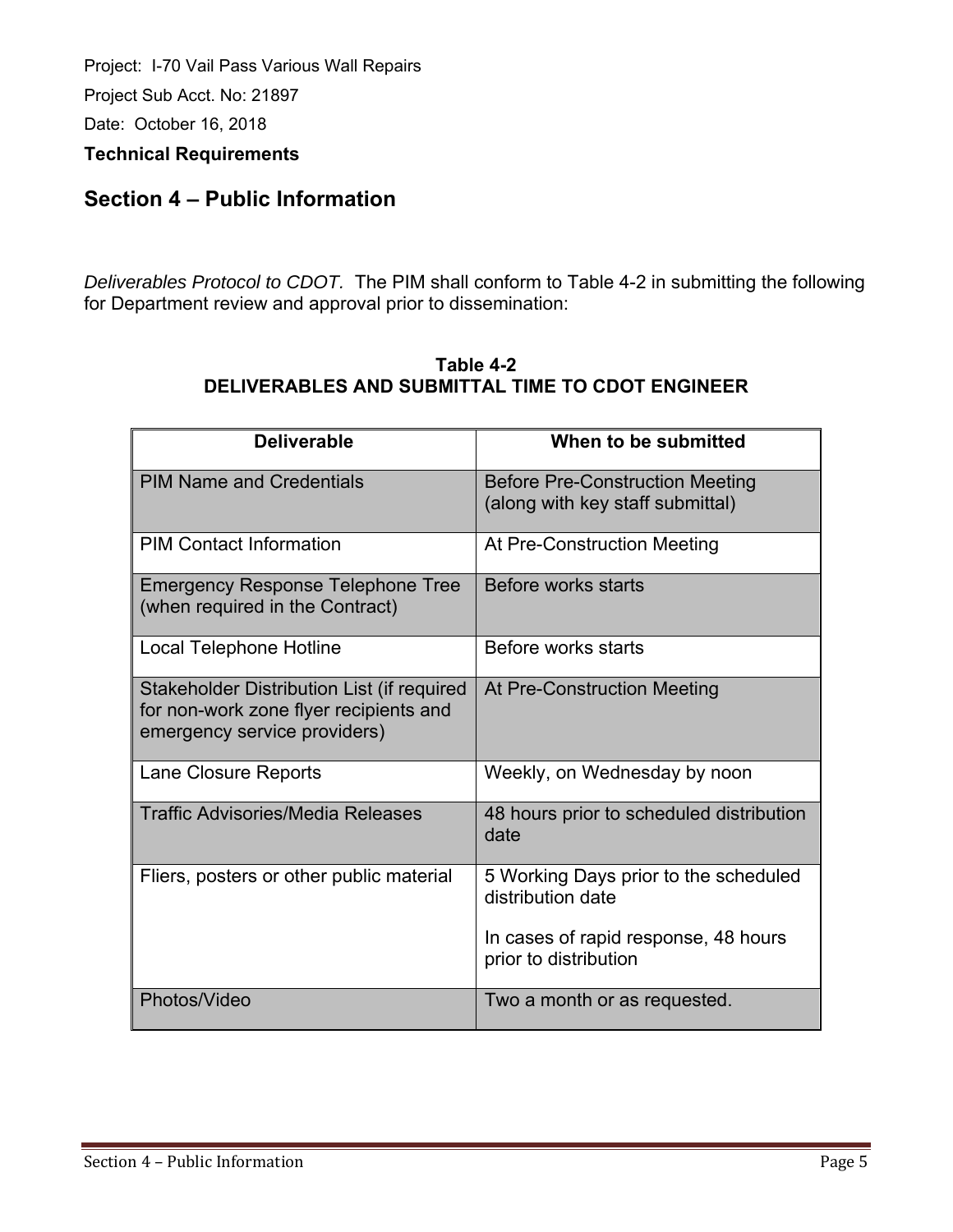Project: I-70 Vail Pass Various Wall Repairs

Project Sub Acct. No: 21897

Date: October 16, 2018

#### **Technical Requirements**

### **Section 4 – Public Information**

*Deliverable protocols to the public.* The PIM shall conform to Table 4-3 in providing the following information to the public:

| <b>Deliverable</b>                                                                                                                                                                       | When to be published                                                                                         |
|------------------------------------------------------------------------------------------------------------------------------------------------------------------------------------------|--------------------------------------------------------------------------------------------------------------|
|                                                                                                                                                                                          |                                                                                                              |
| Full road closures, detours, and major<br>traffic impacts lasting seven days or<br>longer                                                                                                | 14 days prior to the beginning of<br>activity in any area of the Project.                                    |
| Major project activities (such as major<br>lane shifts, bridge demolitions, etc.)<br>lasting seven days or less                                                                          | 7 days prior to the beginning of the<br>activity                                                             |
| Other remaining types of construction<br>Activities in any area of the Project<br>including:                                                                                             | 7 days prior to the beginning of activity<br>in any area of the Project or as<br>determined jointly by teams |
| Night Work<br>٠                                                                                                                                                                          |                                                                                                              |
| <b>Utilities</b><br>п                                                                                                                                                                    |                                                                                                              |
| Change of business/residential<br>п<br>access                                                                                                                                            |                                                                                                              |
| Other construction updates (e.g.,<br>cancellation of planned closures,<br>additional lane closures, closure<br>removals, major traffic shifts, etc.) that<br>directly impact the public. | As soon as known with at least 24<br>hours' notice                                                           |

| Table 4-3                                     |
|-----------------------------------------------|
| DELIVERABLES AND SUBMITTAL TIME TO THE PUBLIC |

*Public Information Contact Sheet.* A Public Information Contact Sheet shall be completed by the PIM with the names of contact as appropriate to the project: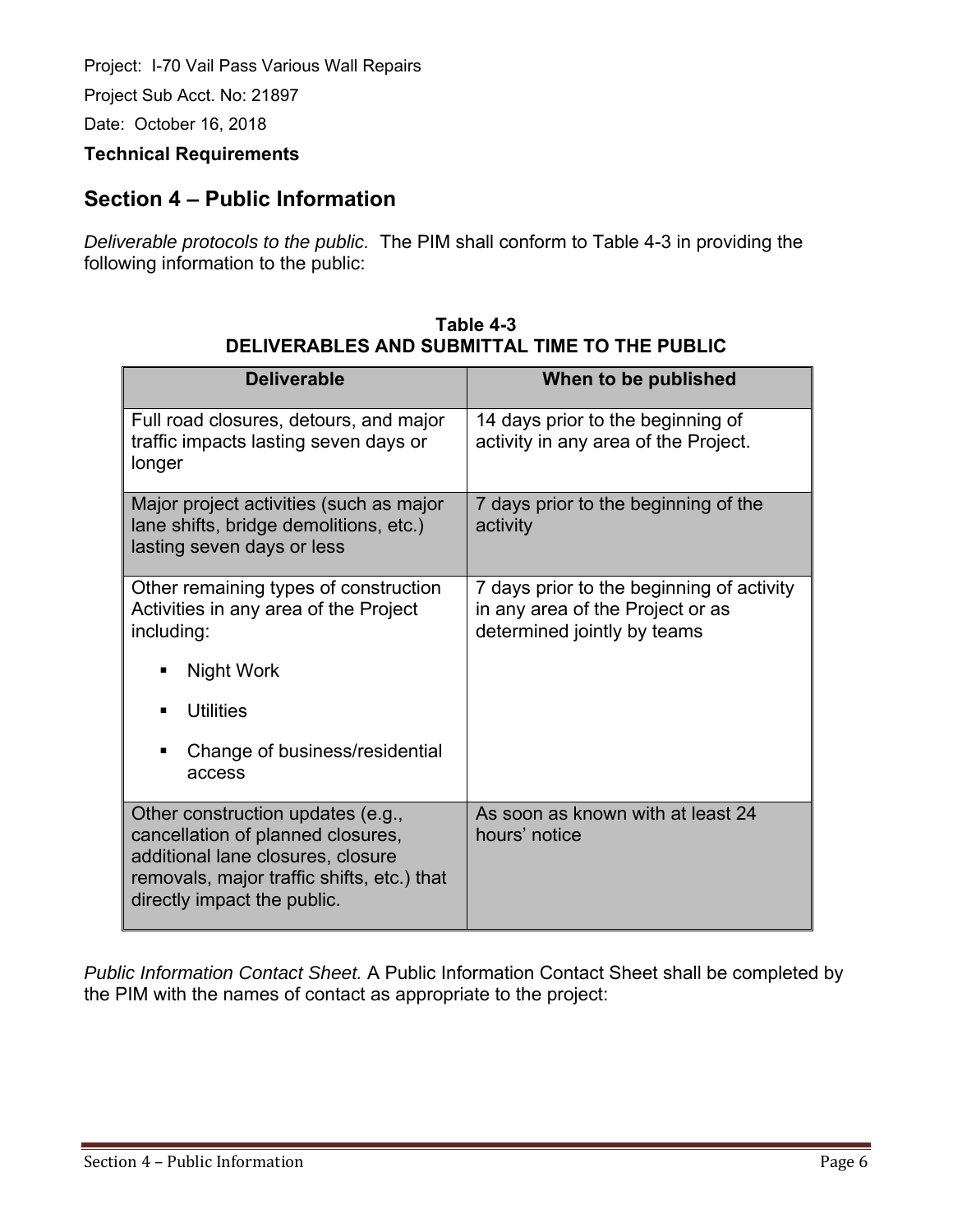### **Section 4 – Public Information**

#### **Public Information Services Contact Sheet**

#### **Owners:**

Colorado Department of Transportation, Maintenance Superintendent/Resident Engineer

Name: Peter Lombardi, Resident Engineer Address: 714 Grand Ave, PO Box 298, Eagle, CO 81631 Phone/s: 970-328-9962 Email: peter.lombardi@state.co.us

Name: Martha Miller, Program Engineer Address: 714 Grand Ave, PO Box 298, Eagle, CO 81631 Phone/s: 970-328-9933 Email: martha.miller@state.co.us

Name: Randy McIntosh, LTC Ops I Address: 10519 Hwy 6, Gypsum, CO 81637 Phone/s: 970-524-0625 Email: randy.mcintosh@state.co.us

#### Colorado Department of Transportation Regional Communications Manager

Name: Tracy Trulove Address: 202 Centennial St, Glenwood Springs, CO 81601 Phone/s: 970-384-3371 Email: tracy.trulove@state.co.us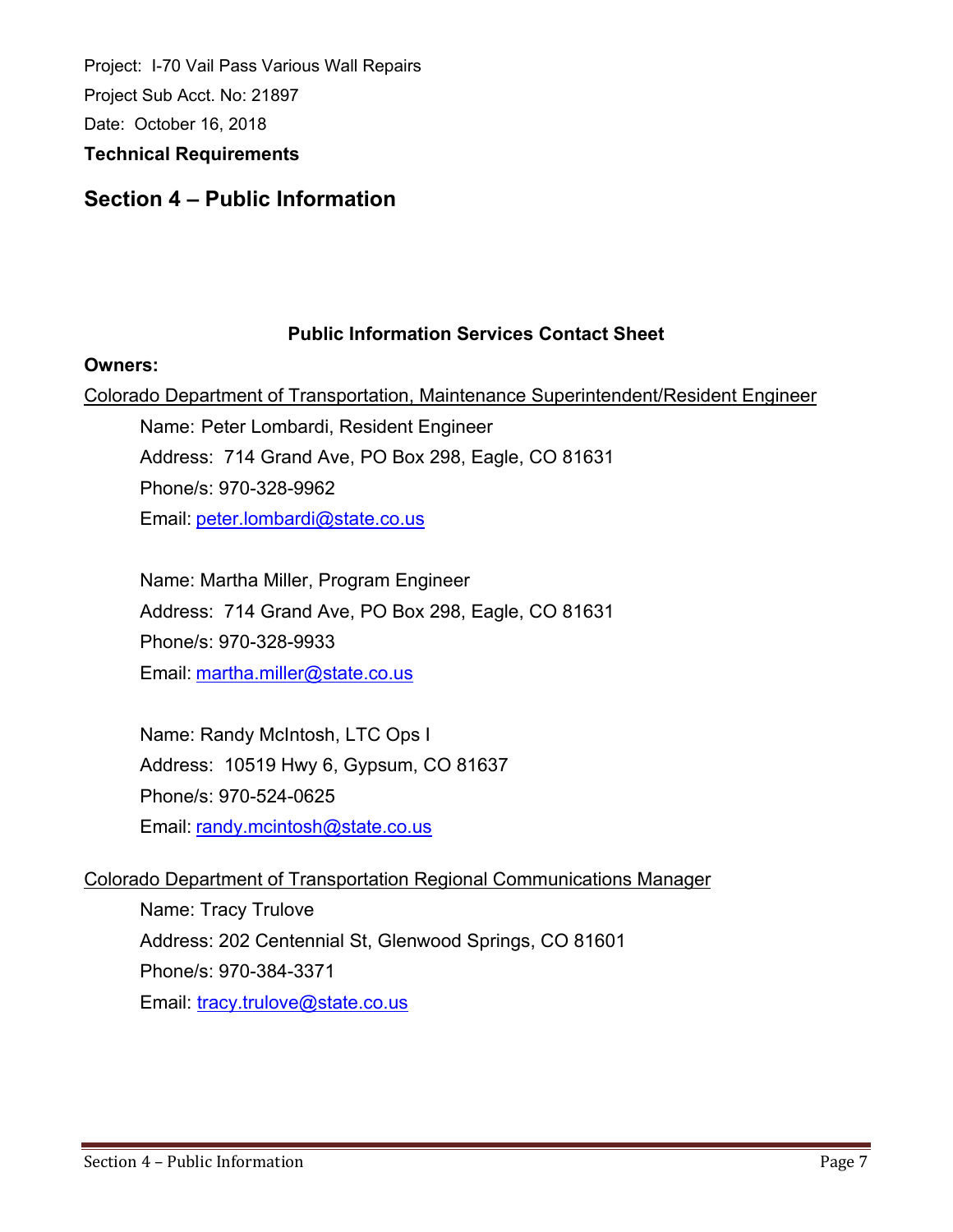Project: I-70 Vail Pass Various Wall Repairs Project Sub Acct. No: 21897

Date: October 16, 2018

#### **Technical Requirements**

### **Section 4 – Public Information**

Colorado Department of Transportation Web Site Administrator

Name: Tara Galvez Address: 2829 W Howard Pl, Denver, CO 80204 Phone/s: 303-757-936 Email: tara.galvez@state.co.us

6

### Colorado Department of Transportation's Colorado Traffic Management Center (24-hours/day)

425 –C Corporate Circle Golden, Colorado 80401 Phone: (303) 512 – 5830 or 800-353-6604 Fax: (303) 274 – 9394

#### **State**

Colorado State Patrol Phone:(970) 824-6501

#### **Eagle County**

| <b>Sheriff Department: Eagle</b>                                  | Phone: (970) 328-8500 |         |
|-------------------------------------------------------------------|-----------------------|---------|
| <b>Eagle County Paramedic Services</b>                            | Phone: (970) 328-1130 | E-mail: |
| Eagle County Government; Ben Gerdes Phone: (970) 757-9484         |                       | E-mail: |
| ben.gerdes@eaglecounty.us                                         |                       |         |
| Eagle County; PIO:                                                | Phone: (970)-376-7000 |         |
| Eagle County Road and Bridge:                                     | Phone: (970)-3283540  |         |
| <b>ECO Transit Service; Chris Lubers,</b>                         | Phone: (970)328-3520  | E-mail: |
| chris.lubbers@eaglecounty.us                                      |                       |         |
| Western Eagle Co. Ambulance District Phone: (970) 328-1130        |                       |         |
| Eagle County School District Transportation Phone: (970) 328-2570 |                       |         |

#### **Town of Vail**

| <b>Town Manager</b>        | Phone: (970) 479-2105                          |
|----------------------------|------------------------------------------------|
| <b>City Public Works</b>   | Phone: (970) 479-2158                          |
| City PIO                   | Phone: (970) 479-2115                          |
| <b>Chamber of Commerce</b> | Phone: (970) 477-0075                          |
| <b>City Fire/Rescue</b>    | Phone: (970) 479-2253                          |
| <b>Police Department</b>   | Phone: (970) 479-2200 (press "0" for dispatch) |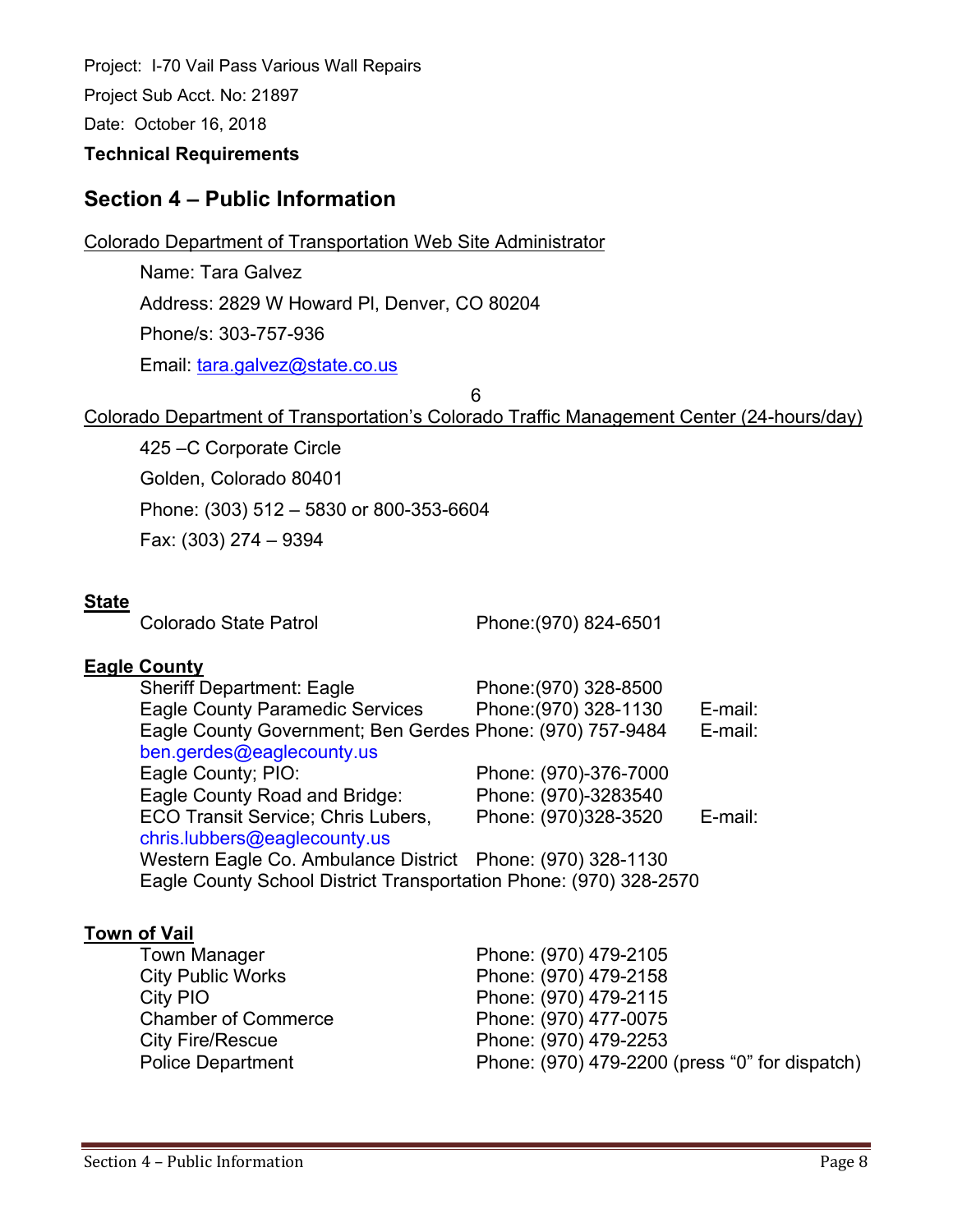### **Section 4 – Public Information**

### **Emergency Information Dissemination – Telephone List**

The Contractor shall establish and manage an emergency response contact list. All appropriate personnel shall be included on this list for immediate response in the event of an emergency. The list shall be divided into areas of expertise, so the proper people are called for specific emergency situations. CDOT Project Engineer, CDOT public information staff, and the Contractor's Project Manager shall be included on the list for notification of any emergency that may arise. The Contractor shall develop and maintain a contact list of emergency service providers as part of this list. Contractor shall submit the emergency response telephone list to the CDOT Project Engineer for Acceptance prior to beginning any construction activities and when any changes are made to the list.